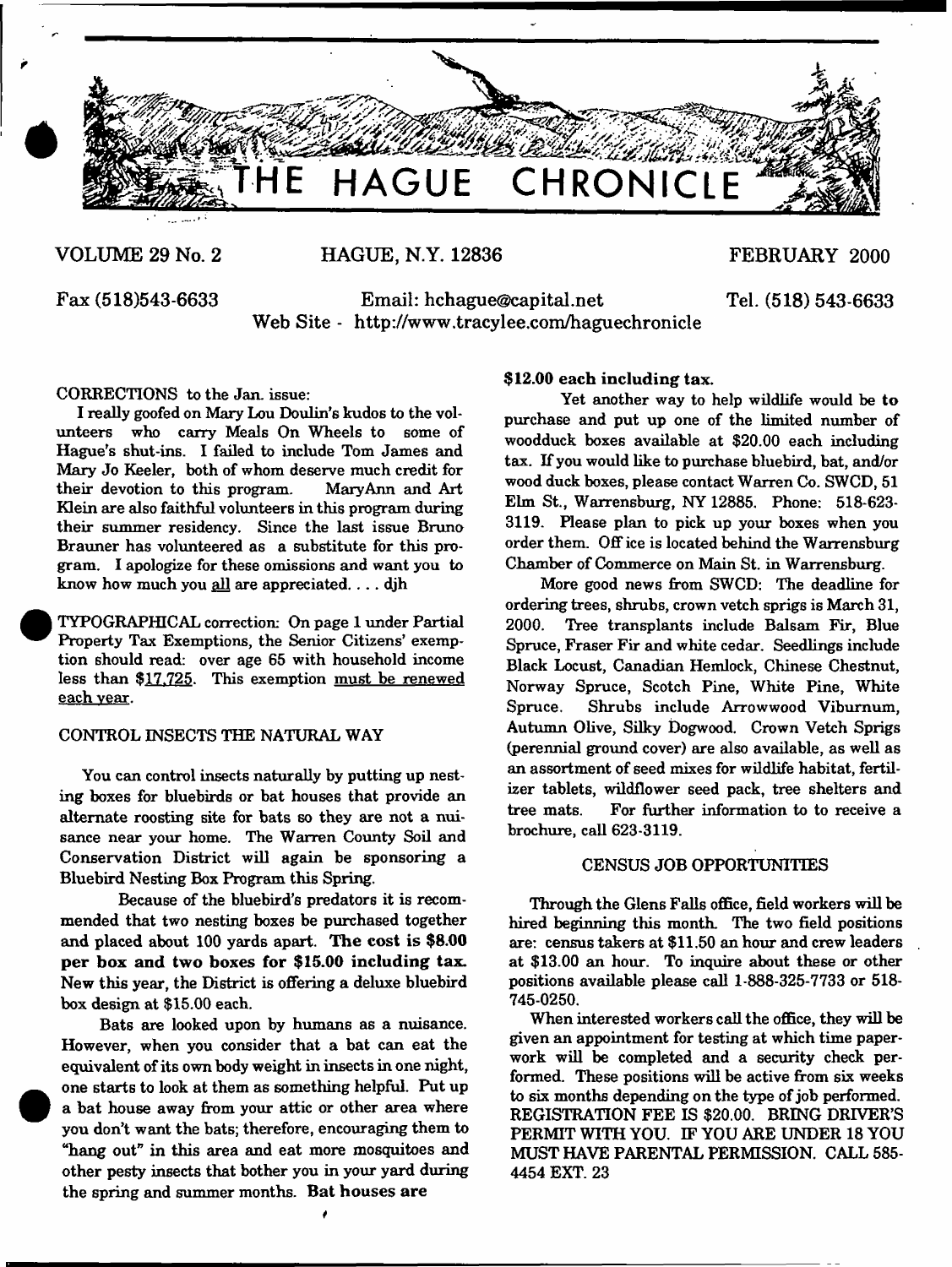**2**

**The following speakers are scheduled for the Kiwanis Club meetings during Feb. and March.**

**Feb. 24 - Scot Hearburg speaking on "Ronald McDonald House Charities".**

**March 2 - Business meeting**

**March 9 \* Michael Mannix, Director of the United Way for three counties, including Essex County.**

**March 16 - William Plumb, Executive Director of North Country Home Services, Inc., "Home Care's Place in Long Term Care".**

**March 23 - Chris Fox, Curator of Collections at Fort Ticonderoga, speaking on "Preserving History".**

**March 30 \* Pat Cornell will speak on the community band and instrumental music in the Ticonderoga schools. She hopes to bring with her a 14 piece jazz band from the Middle School.**

## **FORT TICONDEROGA WINTER PROGRAMS**

**On March 15 at 7FM Rich Strum, Director of Interpretation & Education, and author of Ticonderoga:** Lake Champlain Steamboat will give a slide presentation on the history of steamboating on Lake Champlain, **with an emphasis on the history of the last steamer to sail on the lake. Rich will autograph copies of his book following the discussion. Call 515-585-2821 to register.**

*18th Century Embroidery Workshop.* **Saturday, March 18,1 - 4PM Ellyn Farrar, Curator of Landscape, will teach the basic stitches and techniques to create your very own embroidered "pocket." No well-dressed 18th century lady would want to miss this workshop! \$15 per person covers the cost of materials. Call 518- 585-2821 to register.**

### **NEW POSTER PRESENTS VISION FOR TRAILS**

**A new four-color poster from N.Y. Parks and Conservation Assoc. (NYPCA), a statewide non-profit conservation organization, presents a vision for a network of greenways, rail-trails, canal trails, bikeways, riverwalks and other multi-use trails throughout N.Y. State. The 24"x 30" poster entitled4d** *Building Community Trails Across New York,* **features a map of existing and planned multi-use trails in N.Y., plus thousands of miles of abandoned rail corridor which present opportunities for additional trails.**

**One of the key purposes of the map is to build support of the vital and growing community trail movement in N.Y. NYPCA also hopes the poster will spur more communities to begin developing trials and encourage the protection and re-use of abandoned rail corridors.**

**The poster is available for \$5 (includes postage) from the NYPCA office at 29 Elk Street, Albany, NY 12207.**

**A graphic of the title area of the poster ("Building Community Trails Across New York") is available in two ways. A 300 dpi electronic image can be downloaded** **from NYPCA's website at [www.nvpca.org/ostergranh](http://www.nvpca.org/ostergranh-)ic.html. A photograph of the title area is available by** contacting NYPCA at 518/434-1583 or e-mailing **[nypca@nypca.org](mailto:nypca@nypca.org).**

### **HAGUE VOLUNTEER FERE DEPARTMENT**

**The HVFD responded to three fire calls in January. There were two training drills that required 52 hours. Three members have completed Level 1 Fire Fighters Course.**

**The HVFD thanks Estelle Anderson for her fun rais- . ing efforts on behalf of the new firehouse. Estelle has devoted many hours and much hard work to this fund raising. Thank you, Estelle.**

**Ambulance Captain Lu Megow reported that our ambulances made 10 runs in January, covered 472 miles and that 99 man hours were used.**

**We are happy to report that two new HVFD members have been accepted: Nelson Waters and Mike Camileo; we thank both these gentlemen.**

**A CPR course will be offered on Sat. Feb. 26 at 9AM Please get in touch with Lu (543-6658) or Gerry (595- 6780) to register for this training.**

**Our safety tip for the month: Our annual plea to be careful when venturing forth on the now frozen lake. Ice can be full of surprises, particularly if you are venturing anywhere within range of ice eaters and dock^^ pumps which are used to protect docks from the ravage of the ice. These protective devices can affect the lake ice for many feet away from their obvious locale. Our Firemen are trained in ice rescue missions, but let us not make them put this training to use. .. ewa**

**We are curious - was the spirit of volunteerism greater in the late 1940s than it is as we approach the 21st Century? When the Hague Volunteer Fire Department was formed in the late 1940s there was no lack of volunteers to follow the little red Jeep that was Hague's first fire truck. Now we are reduced to advertising for volunteers for both the Fire Company and the Ambulance Service. We really HATE to ask, but please aren't there any volunteers around town who can give time, effort, and hard work to the HVFD? . . . ewa**

#### **HAGUE SENIOR CITIZENS CLUB**

**Annual buffet will be held at 12N on Feb. 22. Please bring a dish to share, NO DESSERTS!. Register for this by phoning 543-6161 immediately. Mention what food item you will be contributing.**

**DUES ARE DUE. Please ante up \$5. before March 1. Checks should be made payaable to The Hague^\_ Senior Citizens Club and given to Treasurer Ka**3**^ B Caldera.**

**TRANSFER STATION OPEN THROUGH MARCH 31 THREE DAYS A WEEK FRL, SAT., SUN. FROM 12- 5PM. 2/2000**

 $\ddot{\phantom{0}}$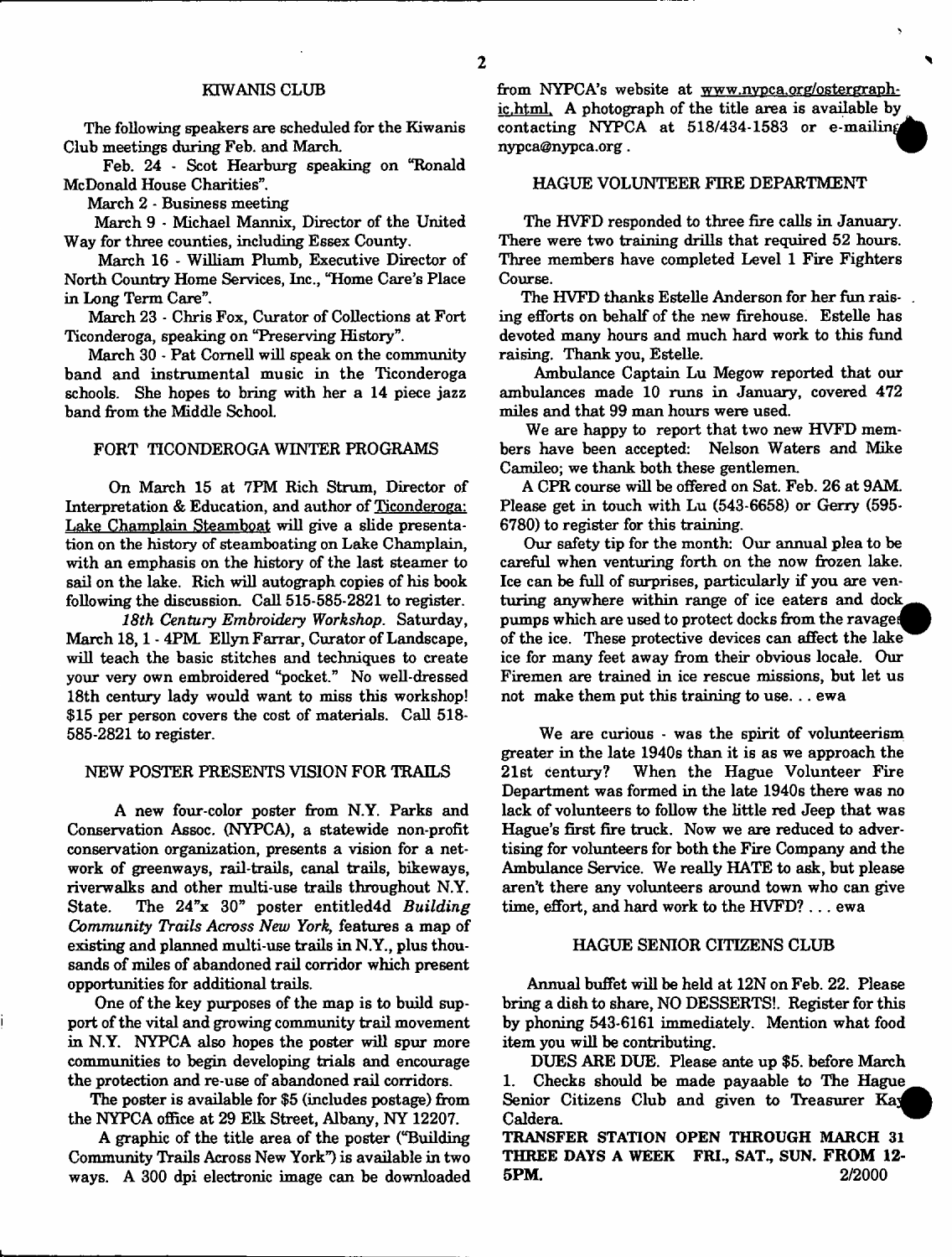#### **ZONING BOARD**

**The Zoning Board did not convene during the month of January - there were no items for discussion . . .mjk**

## **PLANNING BOARD February 3, 2000**

**The Planning Board met at 7PM. Due to thelarge number of people in attendance, the meeting was moved to the large meeting room. The order of business was to finalize revisions to the Zoning Ordinance concerning Tourist Accommodations. This revision affects 3 facilities: Silver Bay, the Hague Motel and Trout House Village. Chairman Swanson gave his comments on the tourist revision Each member of the board also presented their feelings on the interpretation of the proposed revision. After many attempts at a motion that would satisfy the board members, Mrs. Harrigan proposed that the Planning Board recommend to the Town Board that they hold the section on Tourist Accommodations for adequate further study. There was no second to the motion. C. Fillare, board member,then made a motion to hold a workshop one week from this meeting date for all members of the Board to submit their ideas on this. This motion was unanimously approved.**

#### **HAGUE TOWN BOARD - 2/8/00**

**The meeting was called to order at 6PM. A moment of silence was held for Anna Schiffer, Overbrook Rd. Ext.**

**Tom Jarrett of Jarrett-Martin, LLP, Professional Engineering, spoke on two of the Lake George watershed areas within the town of Hague: Jenkins Brook and South Brook. Jenkins Brook is in a 2000 acre watershed; South Brook (Sabbath Day Pt. area), within a 1500 acre watershed.**

**Mr. Jarrett described past and present activities that have likely had negative effects on the streams. Among them, he noted places where bank erosion and past deterioration of dams may have unleashed sediments that ended up in the delta. He said Rt. 9N is likely to be causing deposition of salt and sand in the waterways. He described six corrective actions that should be considered.**

**The review by Tom Jarrett may be seen in its entirety at the Town Hall. Corrective measures to be considered and pictures and maps are included in this review. PRIVILEGE OF THE FLOOR**

**Tom James addressed the board re the Chamber of Commerce web site. There have been over 37,000 successful hits with 4,469 viewer sessions, averaging 1 min. 6 sec. each. In Jan. 99 the C.C. responded to 13 requests for directories. In Jan 2000 there were 54. The web site has been quite successful for the businesses in Hague.**

**Bob Patchett addressed the board regarding the Feb.**

**3 Planning Board meeting. He said they are planning to submit a detailed plan of what they perceive for future development in one of the three properties of the resort. He said the other two have been fully developed.**

**Nelson Waters addressed the board thanking them for having open meetings so people can express their** opinions about matters concerning the town. **thanked the town crew for the wonderful job they do for keeping our roads clear. He sees the tourism issue as being very frustrating. He would like to see some changes made as far as planning is concerned. His concept of planning is to have a blue ribbon committee** appointed to find out what the residents want. **note: A committee was appointed at the Jan. meeting to discuss and improve the Hague master plan.) He said greater clarity and simplicity should be on hand for those who need information on what they can and cannot do.**

**David Martucci addressed the board re. the zoning revision.**

**Bills were discussed and approved for payment and minutes of past meetings were approved.**

## **REGULAR COMMITTEE REPORTS:**

**1. Assessor & Justice - (Councilman Steitz) Homes which have been under Article 7 review (regarding real estate taxes), were appraised last week. Final determi**nation has not been made. **were in good shape. He will review the Justice's records when he receives them.**

**2. Buildings and Grounds (Community Center (Megow) In Mr. Megow's absence, Councilman Hourigan reported a leakage problem at the Community Center. It was taken care of by shoveling the roof. He suggested that repairs would need to be made in the near future and we should starting getting prices on a new roof.**

**3. Finance Nothing**

**4. Fire Department (Councilman Fitzgerald) The bid opening for the new fire house is on hold. Breakfasts are scheduled on Sat. & Sun. Feb. 19 and 20 from 7- 11AM**

**5. Highway (Fitzgerald) A report on what work needs to be done on the highway building is forthcoming. The consensus of opinion is that the town needs a new snowblower for sidewalks, ice rink, etc.**

**6. Insurance Nothing**

**7. Personnel (Hourigan) There is a vacancy at the Transfer Station. It is a part time job. Any interested persons should pick up an application blank at the town hall. Since the station is now open only three days a week, Lonnie Swinton can cover it. A workshop was held to propose changes to the employee manual. Another workshop will be held shortly.**

**(Cont. on page 4 - Town Board)**

**8. Plannins/Zoning/Stormwater Management See Planning Board and Zoning Board reports.**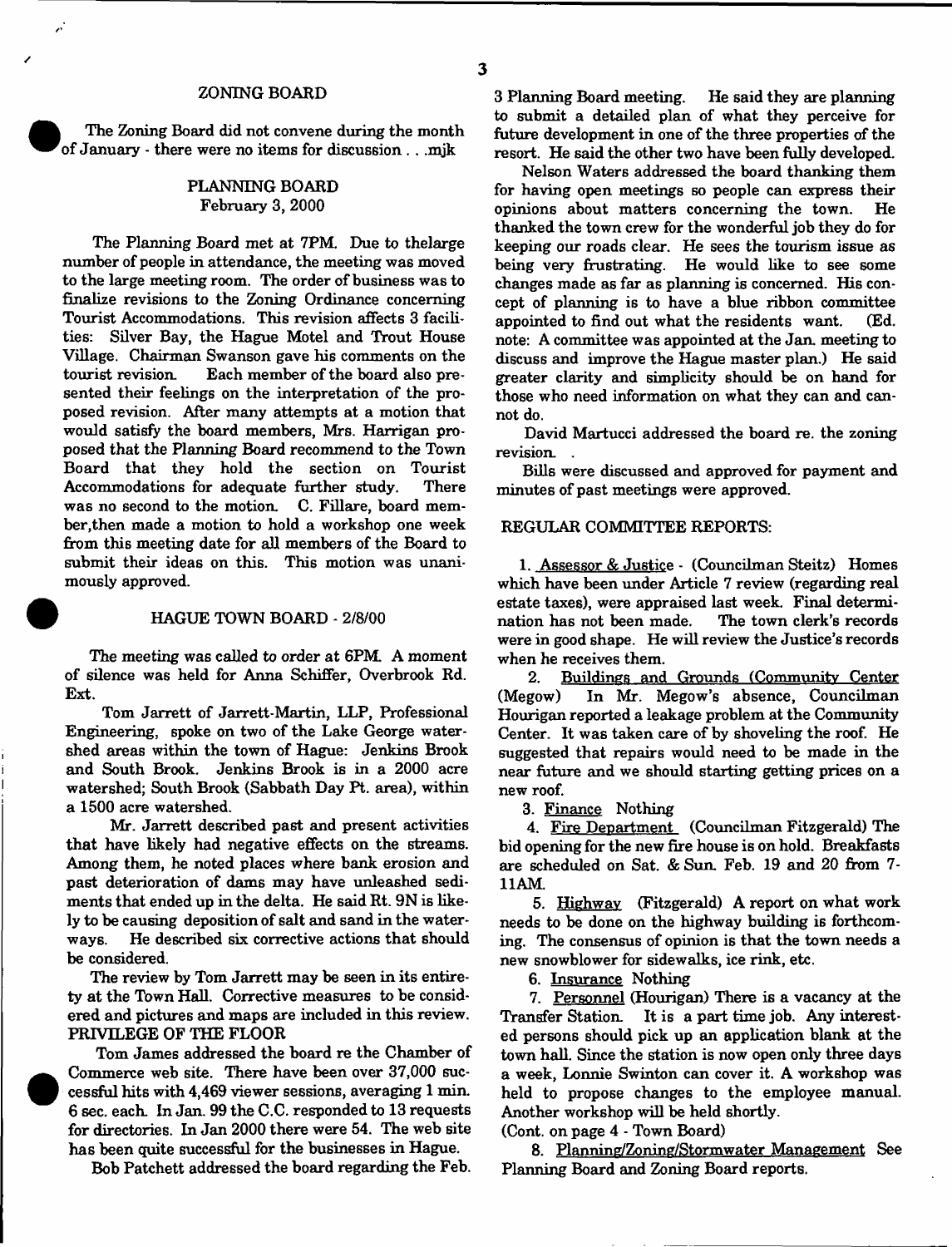**(Cont. from p. 3 - Town Board)**

8. Planning/Zoning/Stormwater Management See **Planning and Zoning separate articles.**

**9. Recreation/Promotion (Fitzgerald) Sal Santaniello gave a report on activities for the Winter Weekend. Flyers were included with The Hague Chronicle last month.**

**10. Sewer District** *81* **(Belden) The Appellate Court won't make its decision until April.**

**11. Town Park & Beautification (Fitzgerald) Flowering plants have been ordered from Comstock Prison. (Spring is really coming!) The Sail Boarding group requested use of the park on June 24/25 and Sep. 16/17. Permission was granted. Fee will be \$150.00 per weekend. The BASS tournament will be held on June 17 and 18.**

**Mr. Fitzgerald will cedi a meeting of the Park Committee to update summer plans for the park.**

**12. Transfer/Recvcling Station - (Belden for Megow) The Jan. revenues from the station were \$1,173.00. Report for the year sent to DEC totalled 909 tons, including everything.**

**13. Youth ( Hourigan) He is setting up programs for the Wed. night "Music in the Park" series. This has been a successful program in the past several years. Marty and Carol Brown will conduct three 4-day classes for the Young Boaters Class this summer during the weeks of Apr. 17, July 4 and the first week in August. This year anyone aged 19 or younger driving a PWC or jet skis, must have completed and passed this course. (Cont. on page 4 Town Board)**

**The Fish and Game Club will host an Easter egg contest for the younger children**

#### **.UNFINISHED BUSINESS**

**Supvr. Belden announced that the census will be taken in March, April and May. The school has been contacted for a list of Hague students attending. He requests each homemaker to fill in the form he will receive by mail. An accurate census can make a big difference in revenues Hague receives. (See separate article on job openings). If Hague is your legal address and you are not here, or fail to receive a form, contact the town hall.**

#### **COMMUNICATIONS AND PETITIONS**

**1. Letter from DOT regarding a request from residents from Lake Shore Terrace to put "no parking" signs on Route 9N. Request was denied.**

**2. Letter from Laura Meade requesting use of a room in the Community Center for a Boy Scout Troop, headed by Marty Meade to sleep overnight, Feb. 26 and 27. Request was denied.**

**3. Letter from NYS Dept of State regarding application for a grant under the Environmental Protection Fund. Application was successful. The town will** **receive a grant of \$175,000 to undertake the water plan and improvement project for Lake George. This is a** matching fund grant and money can only be spent on the **Hague Brook.** *\*

**... At this time Alice Patchett, from the audience, said she wanted to make comments.. She disputed the information related in the Hague Chronicle about the tourist revision and said it had created "hysteria which is ridiculous."**

**4. Letter from Mitzi Fillare for the Chamber of Commerce, asking permission to use the community center for the Arts Fair on Aug. 5 and 6. Approved.**

**5. Letter from Hague Fish and Game Club announcing plans for a chicken barbecue on Aug. 5.**

#### **NEW BUSINESS**

**1. Bass Bay ordinance regarding watercraft speed Public Hearing will be held at 6PM on March 14.**

**2. Resolution for Snow and Ice removal and Sweeping. Hague entered an agreement with Warren County from Jan. 1, 2000 to Dec. 31, 2000.**

**The clerk read a letter from Alice Patchett criticizing the analysis of the proposed tourist accommodation ordinance presented at the Planning Board on Feb. 3.**

### **PLANNING BOARD WORKSHOP - 2/10/2000**

**Although this was a workshop meeting for the Planning Board, many interested citizens attended. Davie Swanson, Chairman of the Planning Board read a statement to the board of his opinion re. the zoning revision concerning tourist accommodations. Since the regular Planning Board meeting he has talked with Silver Bay director Mark Johnson and referred to a letter from him which all board members have just received regarding the need to take a further look into this revision. Mr. Gladu asked if this was a pressing issue time wise and everyone agreed that it was not and should be considered more carefully. Mr. Gladu suggested that fact finding meetings could be scheduled with local people, business people and tourist related business people. It will take some time to sort out how Silver Bay Assoc.**

**fits into this revision and then public meetings could be scheduled. Board member Peter Foster thanked the many people who took time to write to the board of their concerns and those who came to the meeting. He feels since there is no restriction on time, these matters should be looked into carefully. He asked that residents tell the board their feelings.**

**After the board had discussed the various aspects of the revision, Mr. Swanson opened up the meeting to the public for their comments.**

**Michelle Gautreau spoke in opposition to the proposal until such time that it is refined and changes made avail** able to the public for comment.

**Lu Megow expressed his concern bout the number of businesses which have closed in recent years.**

**(Cont. on page 5 - Planning Board Workshop) 2/2000**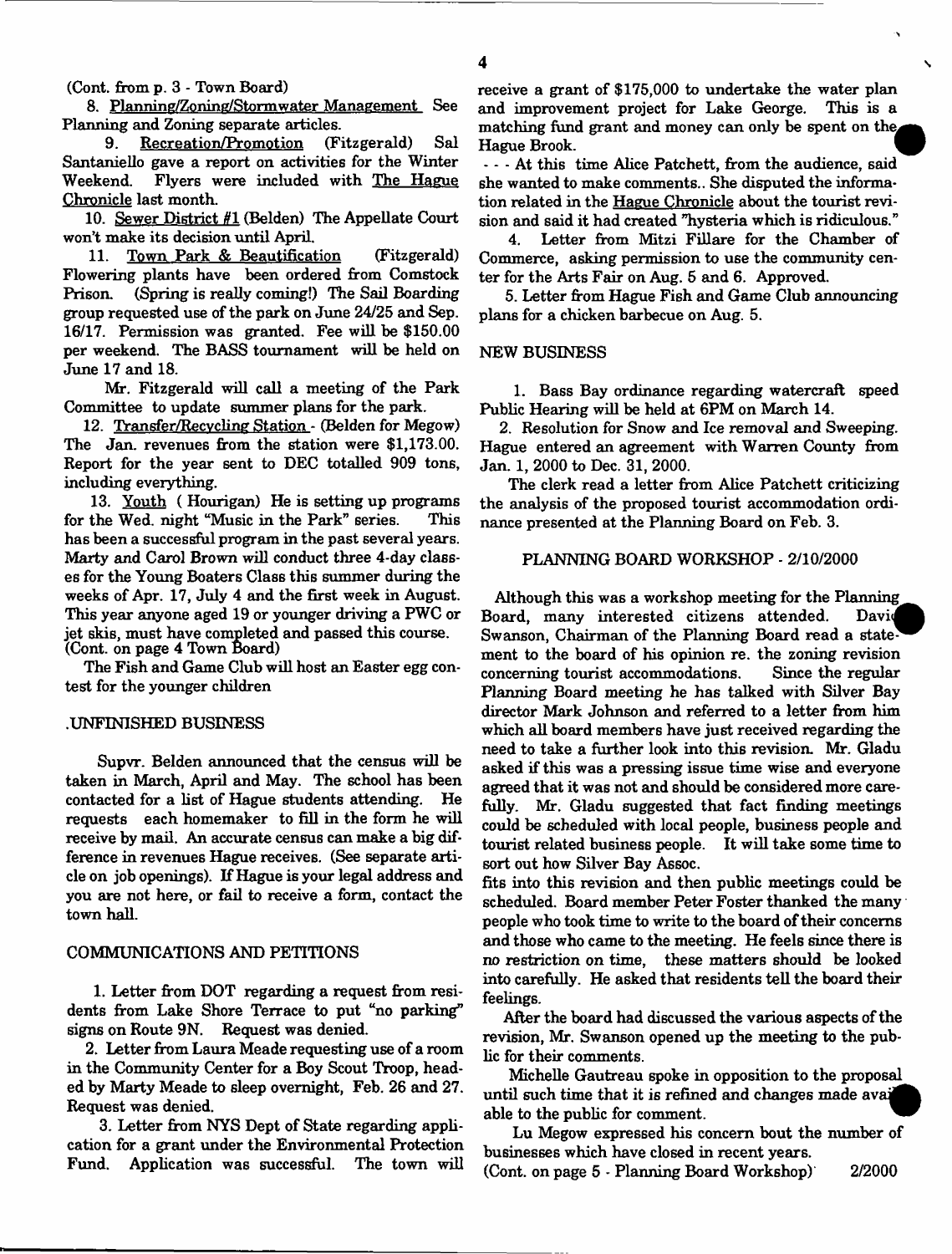**(Cont. from page 4 - Planning Board Workshop)**

**Nelson Waters suggested that we need to have some fact finding sessions and encourage people to come to meetings. We have obligations to the community. He feels the residents have a no-growth mentality. He expressed thanks to the board for opening the meeting to public comments.**

**Alice Patchett stated the need for flexibility in the town.**

**Bob Patchett stated that the rule we are dealing with now deals with the use of one acre in the town of Hague (known as a back lot with 95' of waterfront).**

**Mark Martucci read a statement stressing the need to compete with other areas regarding tourism units.**

**Mr. Swanson brought people up to date on how we got to where we are. Hague was the first town to adopt the APA planning back in 1979. If we had not adopted their plan, everyone would have to apply to the APA for any zoning. Now, as it stands, the Town uses its own zoning regulations and only goes to the APA for special projects.**

**Scott Patchett spoke on the 15% of lot coverage.**

**Planning Board member Chuck Fillare suggested to the Patchetts that they come up with a master plan that the board would review. He suggested that a letter be sent to all the residents in town to get their input of what they want for the town.**

**Supervisor Belden stated that he had gotten a call from Senator Stafford's office in regard to a grant - Adirondack Community Tourism Enhancement - for \$25,000. The town has received the deed for the parking lot next to the Wesleyan Church from the school. He hopes that this grant can be used to enhance that parking lot for the use of the town on 6 and 1/2 days a week. (It would not be used on Sunday mornings). The town is also looking into another spot for public parking, which should alleviate some of our parking problems.**

# **NATURE NEWS by Laura Meade**

**When it is time to choose something for dinner do you search through the freezer or refrigerator hoping to find a meal that can be quickly prepared? Black-capped chickadees have no such problem (even in winter) because the birds grow a new brain every fall in order to remember exactly where their stash of insects and seeds are for the winter.**

**Scientists are discovering that these half-ounce bundles of energy have amazing arian brain power. It is documented that these tiny dynamos must replenish their food frequently. As our grandmothers did years ago, when they canned vegetables and put them in their pantries, so individual birds will stash food and remember where it is. They use a memory of positioning of the sun, and spatial relationship between particular trees to find clues as to where their "McDonalds" is.**

**Susan Smith, Mt. Holyoke professor, learned over**

**many years of research that chickadees don't have large fat reserves so they make their modest energy last overnight by lowering the body temperature from 108 degrees to about 86 degrees, in a controlled hypothermia state. This lowers their metabolism rate to about 25%. They know that they need nimble mobility in order to avoid predators, so they quickly get to their food supply to be "re-charged".**

**Social winter flocks of 6 to 12 chickadees stake out territories near a rich food source. Their cavity nests, which are in open areas, provide good protection from winter weather. Feeding is done in deeper woods. Often a pair will carve out a cavity by pecking at dead wood stumps, especially popples near roadsides.. Nests can be found in unoccupied bluebird houses. Both sexes excavate but only the female lines the cup with plant fiber, hair, fur, moss or feathers..**

**In a 1988 publication, "The Atlas of Breeding Birds in New York State", researchers listed 3260 "confirmed breeding pairs" of black-capped chickadees. By using specific criteria volunteer birders assumed responsibility to closely observe one area (or more) of five kilometers, judging if a pair had chicks, or if there was a nest where possible breeding occurred, or if there was a probable breeding nest. A total of 5335 blocks were designated. Experts spent about five years on this huge task and considered all species known to be in the state. Blackcapped chickadees were near the top of populations (using the three categories). In all, 5149 pairs of blackcapped chickadees were observed making them the fourth highest on the list.**

**The American Robin, an abundant summer resident, is perhaps the most common with 4645 confirmed breeding sites recorded. However, the Song Sparrow was found in more Atlas blocks (54,195) than any other species, but with only 3619 confirmed breeding pairs.**

**P.S. There is a clever chickadee in Graphite who pecks on the window when the supply of food runs out. Now that's one way to assure survival!!**

#### **SNIPPETS from Clifton West, Hague Historian**

**The Bolton-Wardboro Road was a well traveled trail in early days. It connected the lower Lake George towns with Wardboro, Battle Hill section of Hague, Graphite and Horicon. Several families resided near the junction of these trails at the tops or so called Battle Hill. These included Yaws, Davises, Lanes, Bennetts, Sextons, Lagoys, Mattisons, and the Lewises. The term Battle Hill was only to define the section in which resided the Davis and Yaw families. They were always feuding. Peddlars came north and brought their wares in their backpacks. Women really looked forward to the arrival of those men. It so happened that some of them never arrived at Graphite. They were traced only to Battle Hill. What became of them was a mystery. One day while Mrs. Ed Pratt was out, Ed went upstairs and there he came on to some of those backpacks in the attic. He was so frightened at finding the answers to the questions of the missing peddlars that he ran all the way back to his former home, two miles away. There was never any effort made to investigate the matter. 2/2000**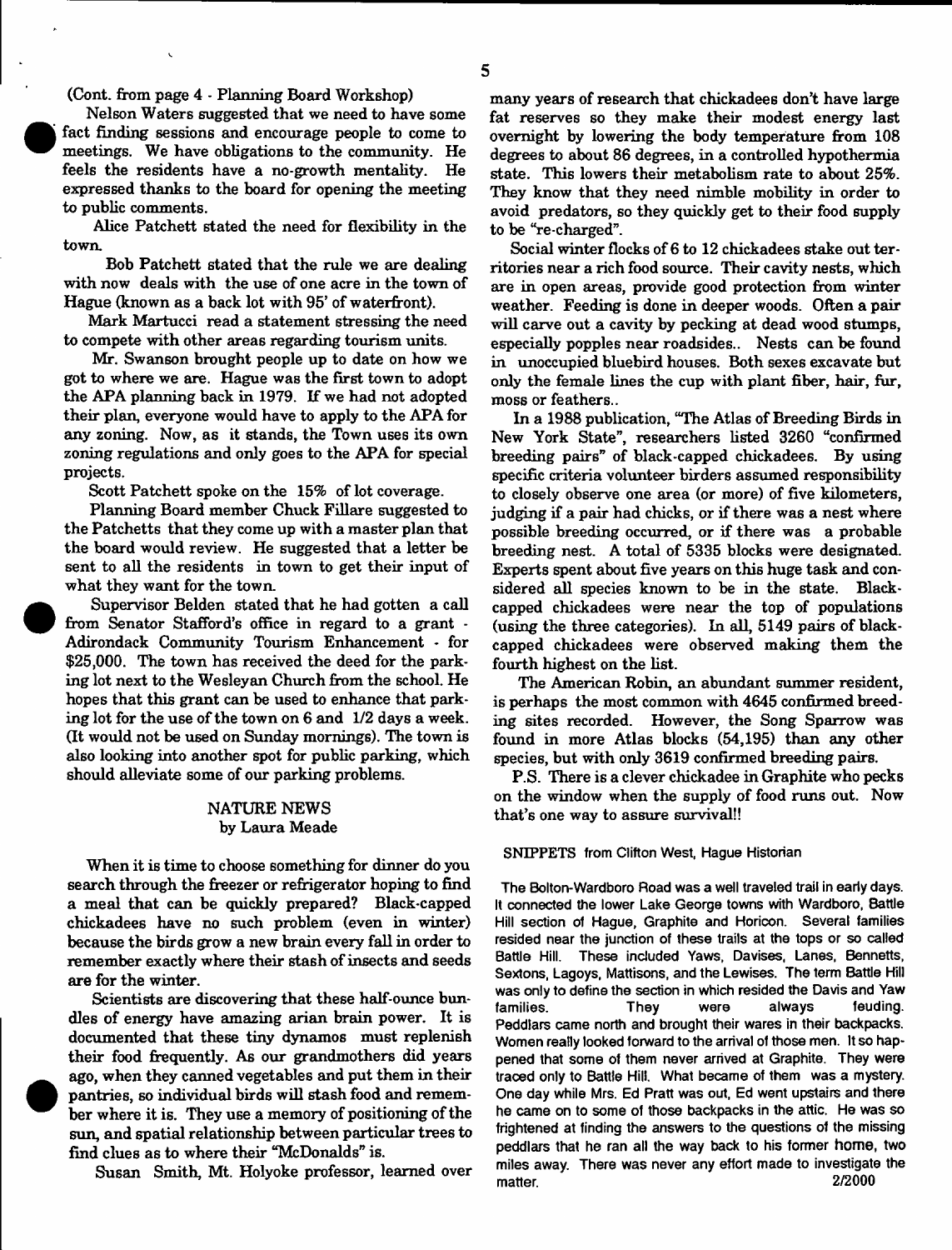**WANT TO GET RED OF THOSE JUNK CARS? All car donations for Cars for Kids are IRS tax deductible. Free quick pick-up/tow. Proceeds Benefit Underprivileged Children. Outreach Center. For info, call 1-800-730- 8777.**

**The Lake George Park Commission's Project Review Committee will meet on Tuesday, Feb. 29 at 10AM at the Holiday Inn, in Lake George, NY.**

**Commission's Law Enforcement Committee will meet on Tuesday, Feb. 29 at 9AM at the Holiday Inn. Some of the business of this meeting will be conducted in Executive Session. Public wishing to attend should contact the Commission office for an estimated schedule.**

**The Commission will conduct a regular meeting on Tuesday, Feb. 19 at 10AM at the Holiday Inn.**

**Interested parties are invited to attend.**

## **VOLUNTEER FINANCIAL COUNSELING**

**Now that the Y2K crisis has passed and the Christmas bills are in the mail, it's time to get serious about financial planning. You may have overextended this past month, preparing for possible problems because of the new millennium. Maybe y9you spent more at Christmas than you realized. You may owe a significant amount of money for credit cards and feel like you have nothing to show for it. The Volunteer Financial Counseling program at Cornell Cooperative Extension can help you get back on track. Questions concerning budgeting, savings, debt reduction, tracking expenses and setting savings goals are just a few of the** skills you can learn to get control of your financial situ**ation for the new year.**

**Call Cornell Cooperative Extension at 668\*4881 or 623-3291 for more information. All services are free and open to the public.**

## **CHURCH WOMEN UNITED WORLD DAY OF PRAYER**

**Come join with God's people in over 170 countries for informed prayer and prayerful action on World Day of Prayer, Friday March 3 at the Church of the Cross, 311 Champlain Ave., Ticonderoga. This ecumenical service, written by Indonesian women on the theme "Talitha Kume: Young Woman, Stand Up!" is sponsored by Church Women United of the Greater Ticonderoga Area. Everyone is welcome.**

**Refreshments will be served at 10AM. At 10:30AM** the prayer service will begin with Yoshiko Asami as our **speaker and area women participating in the liturgy. Remember to bring your least coins for "The Fellowship of the Least Coin" and an item for the "Safe Houses." You may enter the church at the side door. CelU 499- 1238 for further details.. . Helenmarie Sunkenberg**

The Lower Adirondack Regional Arts Council Arts **Initiative program is distributing over \$80,000 for arts and cultural programs in Warren and Washington Counties. The money includes \$79,500 from the New York State Council on the Arts Decentralization Program and a \$4000 grant from Warren County. The town of Hague received \$450 to fund a summer concert series and art classes.**

**Applications for all funding programs for 2001 will be available in mid-summer. Individuals or organizations wanting information or to be added to the mailing list can contact the coordinator, Anne Smoczynski, at 798-1144, ext. 6, [largrant@canital.net.](mailto:largrant@canital.net) or write to Arts Initiative, c/o LARAC, 7 Lapham Place, Glens Falls, NY 12801.**

**LARAC announces that the second annual LARAC Members' Arts and Crafts Exhibition, will be held at the Lapham Gallery March 13-31, 2000. All local artists are invited to submit two, 2-dimensional items or three, 3-dimensional items for inclusion in this nonjuried exhibition. Membership in LARAC is required. Membership rates are \$10 for students and seniors, \$20 for individuals and \$25 for family membership. No additional entry fee. A reception will be held in connection with this exhibit sometime during March. Artwork may be for sale, LARAC accepts a 20% com-^ mission on sales. For more info, call 798-1144.**

## **HAGUE TOWN HISTORIAN'S REPORT**

**There were 183 visitors at the museum in 1999.**

**I attended all meetings of the Hague Historical Society.**

**I went to the Shelburne Museum.**

**Contents of both steel cabinets and the two drawer file cabinet need to be inventoried. This could be an afternoon job for one of the summer workers. The Historian will help with this.**

**We have a complex situation. Town Historians are not expected to be geneologists also. Our first Town Historian, Vila Fitzgerald, started with a few families. I kept it up and expanded the list to about a hundred families. Some of these go back several generations. Most of this material comes form people who have researched way back. I can give Pam Vogel, former County Historian, credit for helping expand this project. I have spent many hours researching Census books on Hague and Horicon in the Municipal Building. Many of Hague's families come from Horicon. The Town Historian of Chester and Horicon were pleased to get a copy of my article on what has\_** become of those families who came "over the mour tain" years ago. Many settled here to work in the **Graphite industry.**

**(Cont. on page 7 - History)**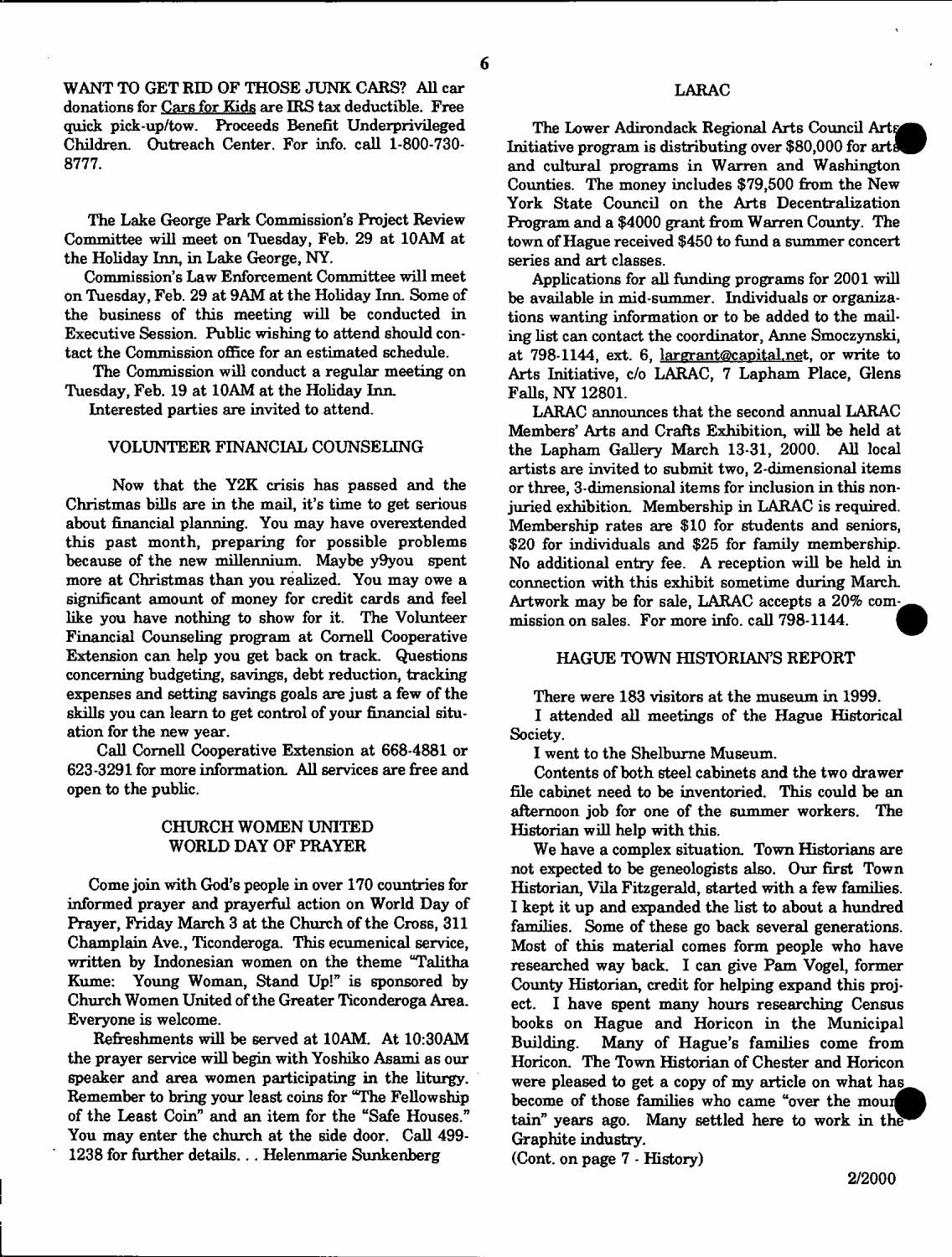

**BORN: A boy, William Miller, to Anne and David Bear, in Charlottesville, VA. Grandparents are Mary and Ed Crabbs, Fredericksburg, VA and great-grandmother is Mrs. E. H. Crabbs, Hague.**

**DIED: Edith Rust, 90, Westfield, NJ, on Jan. 6,1999. She is survived by her son Bruce, Hague, a daughter Gail Wood, four grandchildren and two great grandchildren. Mrs. Rust first came to Lake George in 1927 and camped with her family for many summers on Temple Knoll Island.**

**DIED: Anna A. Schiffer, 96, Overbrook Road, Hague, on Jan. 23, 2000 at her residence. Mrs. Schiffer was bom in Duessefdorf, Germany and immigrated to the U.S. in 1952. She lived for the past 15 years with her daughter Katie Koenig and her husband Frank. She is survived by three other daughters, four grandchildren, six great-grandchildren, a brother and two nieces. A memorial service will be held during the coming summer.**

**DIED: Henry Karmazin, Dodd Hill Road, in Florida. More details will be forthcoming in the March issue.**

**CONGRATULATIONS TO: Ticonderoga High School Senior Eve Trombley, a resident of Hague, for receiving the honor of Student of the Month. Eve is in the top of her class academically and is a gifted and dedicated musician. She is the president of the Chorus, a member of the select women's ensemble - The Spirit of Sound, first alto saxophone player in the band and has gone to All-County Chorus since ninth grade and Area All-State Chorus since tenth grade. She has also been a class officer for four years, three years in National Honor Society, four years as a Natural Helper (Peer Counselor) and three years in soccer.**

**CONGRATULATIONS TO: Hague athletes who competed in the Champlain Valley Athletic Conference indoor track and field meet on Feb. 5: Boys' 55 meter sprint, .\*07.6, Ted Santaniello; Giris 600 meter run, 1:59 Katie Rutkowski; Giris 3000 meter run, Katie Rutkowski, 12:36.7; Boys long jump, Ted Santaniello, 16-7. The Sentinels will take part in the state qualifying meet Feb. 19 at the SUNY-Plattsburgh fieldhouse.**

## **WEATHER NOTES by Marylou Doulin**

**This year winter may have meandered on its way to Hague but since the middle of January there is no mistaking its presence. Here it is Feb. 15, one month into the wintry conditions and already it feels as though it has been too cold, too snowy, too ice** *for too* **long!**

**Jan. 17 the windchill was minus 40 degrees and most**

**nights of that week and the next bottomed out at well below zero. On Jan. 25th and 31st we were belted with two nor'eastem storms which collectively brought 19" of snow.**

**The Hague Bay froze on Jan. 20 but there continued to be open spots in the water until the first week in Feb. Sun. night, Feb. 13 we got a third storm which consisted of heavy wet snow, sleet, freezing rain and lots of ice. Everywhere the trees looked like the frozen palace of the snow queen. Despite the brilliant sunshine, the ice remained on the trees giving us a dazzling spectacle all day long as the light changed.**

## **HARMON GALLERY AT HANCOCK HOUSE**

**Beginning March 1 through April 29 Susan Morhouse will present "People the Earth" watercolors. A reception will be held at the gallery on March 3. from 6-8PM. All are welcome.**

**THE NEXT FRELICENSING COURSE WILL BE HELD AT NORTH COUNTRY COMMUNITY COL-LEGE IN TICONDEROGA ON MARCH 11, 2000. REGISTRATION FEE IS \$20.00. BRING DRIVER'S PERMIT WITH YOU. IF YOU ARE UNDER 18 YOU MUST HAVE PARENTAL PERMISSION. CALL 585- 4454 EXT. 23**

### **HISTORY -( Cont. from page 6)**

**Added to the Museum in 1999:**

- **1. Several small medicine bottles dug out of a dump from Julia Beaty**
- **2. A grain cradle bought from Art Steitz**
- **3. A sap bucket with cover bought from Art Steitz.**
- **4. A scrap book of recent events from Frances Jones**
- **5. A framed picture of Hague's first basketball team of 1932-22 from Steven Streeter.**
- **. . . Clifton West, Hague Town Historian**

## **ROTARY CLUB OF NORTHERN LAKE GEORGE**

**The speaker calendar includes Larry Fichler from the Darrin Fresh Water Institute speaking about their projects and holding a question and answer session on Feb. 22. Feb. 29 will be a Club Assembly. March begins with Ted Caldwell speaking on the 7th about Wolves. March 14th will see a program featuring Irish Humor and on March 21st local naturalist Laura Meade will present "Some Strange Curiosities of Hague Nature" \* with audience participation.**

**The Rotary Club of Northern Lake George meets every Tuesday at 7:30AM in the Watson Arts Center on the Silvr Bay campus. Each meeting begins with a delicious breakfast. For more information call 543\* 8833.**

*M iddle age is when you choose your cereal for the fiber***,** *not the toy***. 2/2000**